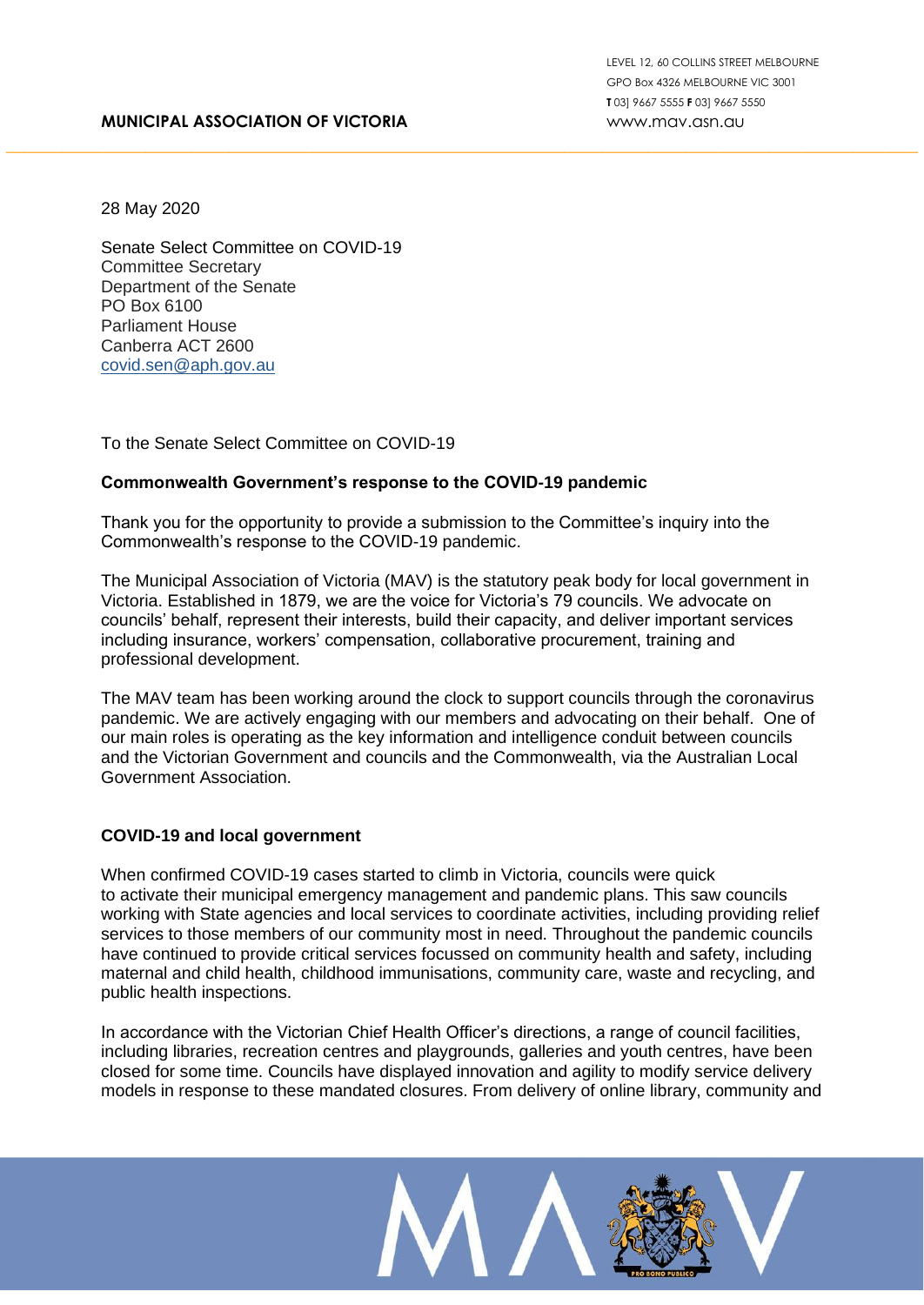family support services to the development of campaigns and platforms to share stories of positivity, resilience, community spirit and kindness, councils are committed to helping communities stay connected and supported.

Recognising the likely economic impacts of the pandemic on businesses and households, councils led the way in offering fee waivers, refunds and reductions; relaxing enforcement of infringements; reducing or waiving rent for council facility tenants; and promoting financial hardship policies.

Across Victoria, councils have announced multi-million-dollar support packages for local businesses. Councils also continue implementing a range of practical support measures including facilitation of online training and networking opportunities and development of "shop / support local" campaigns. Where possible, councils have also fast-tracked development permit approvals.

### **Economic impacts of COVID-19**

As is the case with many industry sectors, local government has, and will continue to, experience significant negative financial impacts as a result of the coronavirus pandemic. All Victorian councils have suffered sizeable loss of revenue through the mandated closure of facilities. Councils are preparing for ongoing financial challenges as their residents and businesses seek to recover from the pandemic.

The MAV is currently collecting detailed data on the financial impacts of COVID-19. The early indications are that the pandemic will have a substantial negative impact on council finances. Data from 54 of Victoria's 79 councils' highlights:

- The immediate response to COVID-19 has seen councils spend in excess of \$107 million to date in 2019-20 with projected spending of more than \$145 million in 2020-21.
- Waiver or refund of fees and charges to the value of more than \$82 million this financial year with a similar amount projected for next financial year
- Provided interest waivers and time extensions on outstanding debt, forgoing interest penalties with the impact of increasing local government debtors to a projected \$60 million in 2019-20. This is forecast to grow to \$137 million in 2020-21.

Local government employs more than 50,000 Victorians, including around 8000 casuals. As a result of mandatory facility closures, around 5000 casuals are now without work, and around 700 full-time and part-time staff have been stood down.

It is frustrating that councils have been deemed ineligible for assistance through the Commonwealth's JobKeeper program. It appears illogical and punitive that frontline workers such as sports and recreation officers employed by a private or not-for-profit organisation can access JobKeeper payments, whereas those performing identical roles for councils in commercial units are ineligible.

It is important to remember that councils do not have the same revenue raising capacity as State or Federal governments. Nationally, local government rates account for around 3.6 per cent of tax collected in Australia. Rate capping limits Victorian councils' ability to raise funds to cover increased costs or loss of income.

In the absence of significant State or Federal Government financial assistance, we anticipate councils will have to make very difficult decisions in terms of service reduction and capital project deferral over the coming years.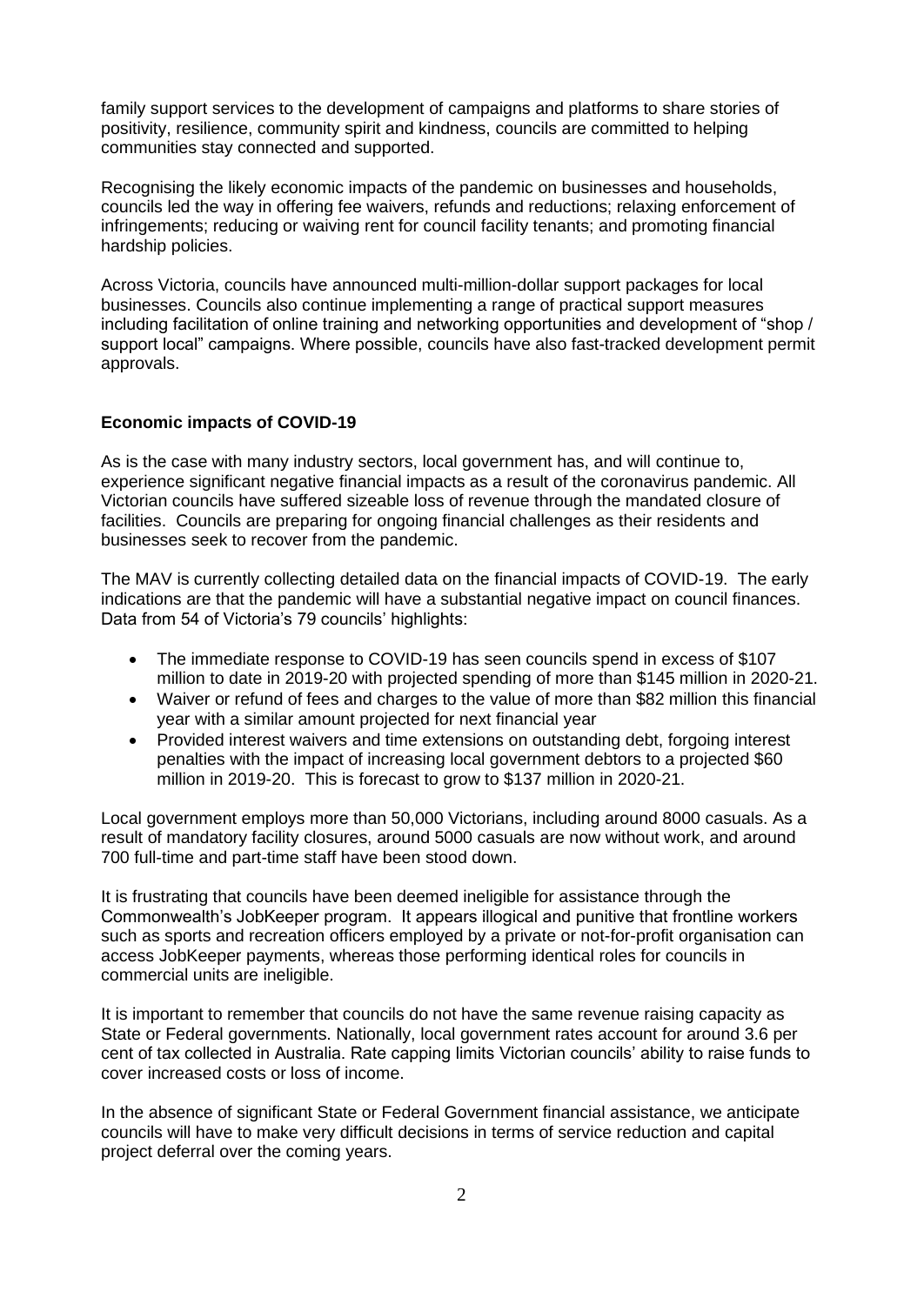# **Commonwealth-Funded Early Childhood Education and Care Services**

Around 60 of Victoria's 79 councils provide one or more Commonwealth-funded early childhood education and care (ECEC) service in their municipality:

- 28 councils provide family day care schemes and are often the only provider in the municipality;
- 35 councils deliver long day care services and in some rural areas are the only provider in the municipality; and
- 21 councils deliver outside school hours care.

Local government is the largest single owner of ECEC infrastructure in Victoria and the largest investor. Councils own 1150 facilities from which ECEC services are delivered (excluding maternal and child health services), comprising 44 per cent of the ECEC infrastructure in Victoria. Councils also employ a significant number of staff in ECEC services.

### Impacts of the Early Childhood Education and Care Relief Package

The Commonwealth Government's early childhood funding package was a welcome initiative for children and families. It meant access to "free" ECEC at a time when uncertainty and unemployment were increasing. However, the Commonwealth Government's decision to exclude local government from accessing the full ECEC Relief Package has created significant inequality in the ECEC sector.

Councils are working hard to continue to provide ECEC services through COVID-19. The Commonwealth's decision to exclude local government from access to the same financial support as other parts of the ECEC sector has meant that Victorian councils are faced with significant financial losses. This has led to reduction in some services, the standing down of staff or a reduction in employees' hours, and the introduction of capped places for attendance.

Local government in Victoria has a long-standing history of direct investment and service provision for children and family services to their local communities. Local government's contribution is enhanced by the connected and whole-of-community perspective and practice it brings, including the provision and maintenance of fit-for-purpose infrastructure, as well as attraction, retention and development of a well-trained, supported and engaged workforce.

Licensed children's services delivered by councils in Victoria have been consistently rated as high quality. Councils have amply demonstrated an enhanced capacity to support families who may be experiencing vulnerabilities by providing a strong web of support through a coordinated and connected approach to other services both within council and across the broader service sector. This capability is required now more than ever.

Throughout the pandemic councils have found themselves in the very difficult situation of having to support and respond to the needs of local children and families while also having to deal with a significant reduction in funding for their ECEC services. This reduction is resulting in significant financial losses to the affected councils each week and causing some councils to reconsider their future as ECEC providers.

The potential long-term impacts of the Commonwealth and the Victorian Governments' collective failure to date to support local government ECEC providers should not be underestimated.

ECEC staff have endured much over the last two months as services have tried to remain viable and support families while also maintaining ECEC regulations and ACECQA compliance. Staff feel the ECEC sector, in particular services operated by councils, have been unfairly singled out and overlooked by the Commonwealth Government when other providers have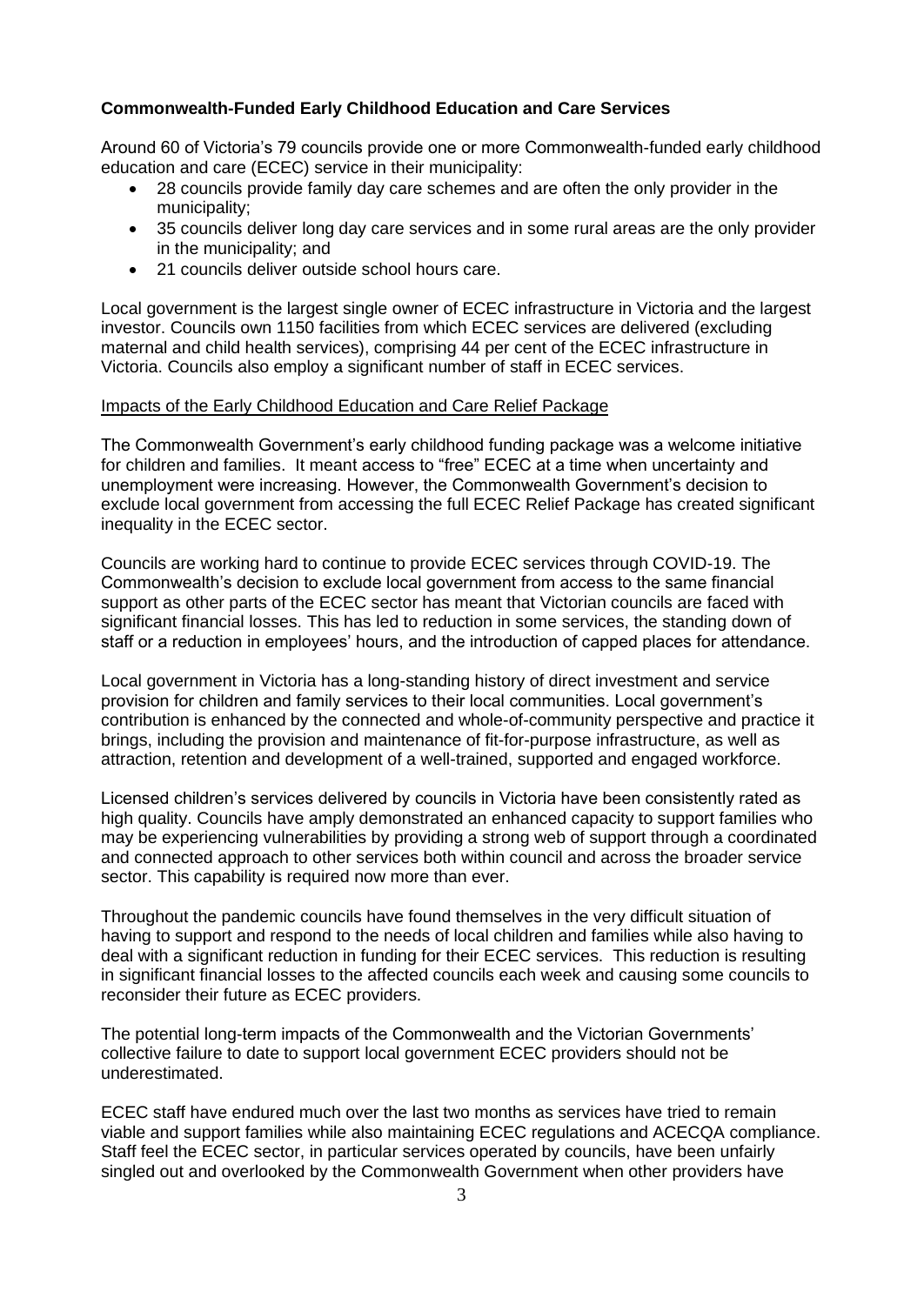received access to additional financial support. Trust and ongoing professional commitment to the sector may take many years to recover.

By way of example, a rural council that provides long day care has reported:

- An estimated financial deficit of \$200,000 for the relief package period (6 April 28 June)
- Attendance at their service has remained high due to a high proportion of essential worker parents
- Staff impacts include reduced hours for 12 casuals, 9 part-time and 12 full-time staff
- The cost impact is not only 50 per cent reduction in revenue compared to April 2020, but also no support for additional costs such as cleaning, supporting vulnerable families and maintaining a healthy and supported workforce
- The deficit will impact future service planning, including possibly reconsidering council's future as an ECEC provider

On 13 May 2020, the MAV participated in a teleconference with the Commonwealth Department of Education, Skills and Training. This meeting provided us with an opportunity to raise several key points including:

- Any transition package or process the Commonwealth is considering post the ECEC Relief Package (due to expire in late June) should place children and families at the centre.
- Funding and any transitional arrangements must be sufficient to ensure ongoing delivery of responsive and high-quality services including greater equity across the sector.
- Over the coming months it is likely that we will see more families experiencing vulnerability across many domains of their lives. Continued access to affordable, high quality, supportive and connected ECEC services will play a critical role in their individual recovery and that of the community.
- Providers need to be informed about Commonwealth ECEC decisions before the media and community.
- The Commonwealth's decision to change arrangements in the COVID-19 response without considering the feedback from the Victorian state and local governments has created significant challenges and financial losses.
- Local government has been singled out and not offered the same business continuity package as other ECEC services.
- A 50 percent reduction in the childcare subsidy (CCS) with no capacity to charge fees or access the full ECEC relief package put councils in a very critical financial situation very quickly. Councils need to be permitted to charge fees - or receive 100 percent of the CCS
- Legislative requirement for competitive neutrality means that councils may not be able to lawfully use ratepayer funds to make up the deficits they're incurring
- We are still in a very unstable environment- the transition needs to be considered and deliberate to support the ongoing sustainability of services over time
- Any transition plan needs to allow for responsive, unique and nuanced responses
- Modelling and planning are needed to address a possible second wave of COVID-19 / local community impact

We believe the Commonwealth should recognise that in Victoria, councils are a critical part of the early childhood education sector. Indeed, in some areas, particularly in rural Victoria, councils are the only early childhood education provider in the local market. Without access to the JobKeeper package or other funding support, councils will need to reconsider their future role as a provider of early years services and programs.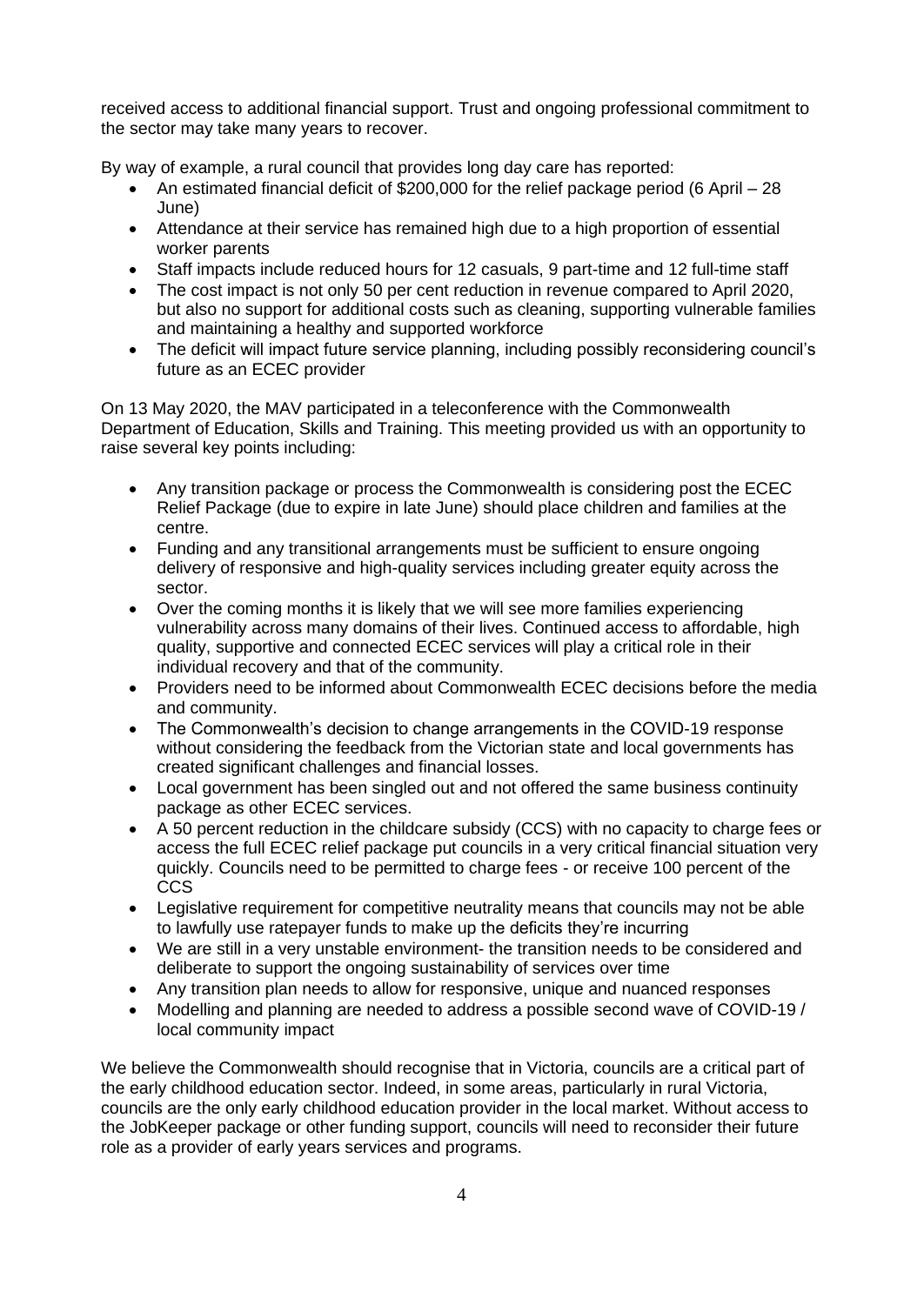# **Aged Care Workers in the Commonwealth Home Support Program (CHSP)**

Victoria's 79 councils have a long history of delivering aged and community care services to people with disabilities and older people in their communities. The service commenced following the Second World War, and then continued through the Home and Community Care (HACC) Program and since 2015 via the Commonwealth Home Support Program (CHSP) and the Home Care Packages Program (HCP).

In 2017-18, Victorian councils augmented Commonwealth funding of aged care by approximately \$200 million and employed 7,000 people to deliver services in the areas of assessment, domestic support, meals, transport, personal care and social support to the vast majority of Victoria's 224,910 CHSP and some HCP recipients.

The initial announcement of \$235 million for a COVID-19 retention bonus to assist residential and home aged care providers to keep staff was welcomed by the MAV. Disappointingly, it has become apparent that employees delivering services to recipients of the CHSP are not currently covered by the scheme.

CHSP workers are providing the same services to recipients as those of the HCP. They are on the frontline delivering essential care and support and carrying the same risk and responsibility for infection prevention and control. It is inequitable for workers to be ineligible for the retention bonus simply because of program funding paradigms.

We have written to the Minister for Aged Care and Senior Australians urging him to consider expanding the bonus to cover the CHSP. This is critical to ensure the entire aged care workforce is recognised and rewarded equitably for the essential services they perform to enhance the health and wellbeing of older Australians.

### **Economic stimulus opportunities**

There is significant opportunity for the Commonwealth to work with Victorian councils and councils across Australia to deliver economic stimulus at a local level. To date this opportunity has not been taken up. Local government has the knowledge and expertise to deliver programs and works that assist those most affected by COVID-19 and to also maximise long-term public benefits.

In a recent MAV survey of councils, the 54 respondents identified a total \$627 million worth of projects that could be brought forward if funding was available. Of this as at April 2020 \$39.2 million could be initiated in 2019/20 and the balance of \$587.8 million in 2020/21.

To date two opportunities have been presented to Victorian councils to partner and work with the State and Federal Government. The first is the Victorian Government's \$500 million Working for Victoria fund. While this is significant support offered by the State Government, its scope and application are limited. There remains significant opportunity for the Commonwealth to work with local government to drive economic recovery and growth. Councils are committed to supporting their communities and would welcome the opportunity to work more closely with the Commonwealth.

More recently, the Deputy Prime Minister announced the \$500m Local Roads and Community Infrastructure Program for local government, with the aim of protecting and creating additional jobs following COVID-19. This is a welcome announcement. At this early stage, detailed program guidance is not yet available. The MAV understands the program will run to 30 June 2021. We certainly look forward to receiving further advice on the program.